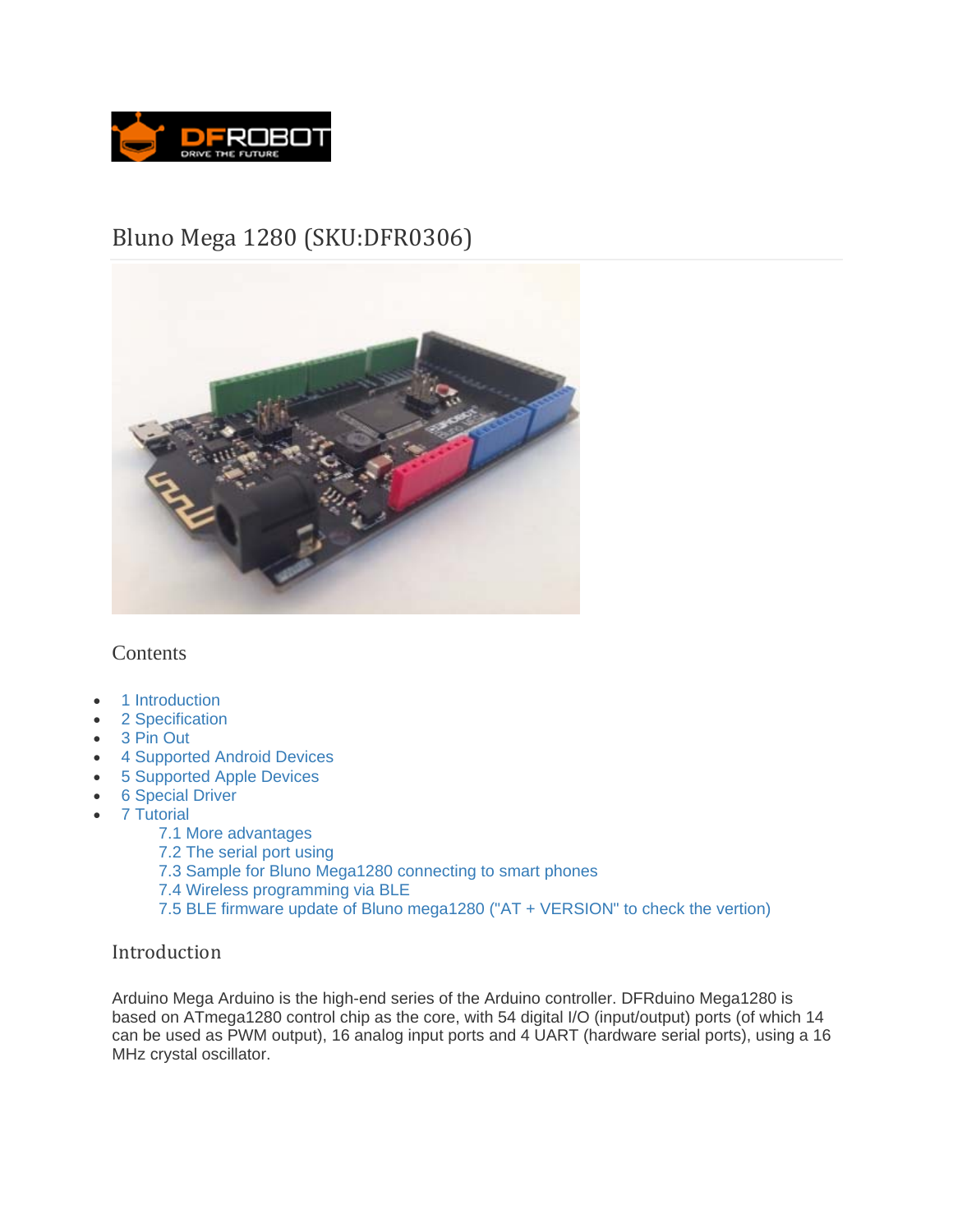Embedded bootloader enables the controller to download the program directly via USB without any other external burning device.

Multiple ways of power supply can be free to choose, including the USB power supply and universal power adapter and battery for external power supply.

Open-sourced software and hardware platform, large interacted community, easy development environment and strong control ability, all together making the Arduino become the most popular electronic product development tool currently.

## Specification

- Microcontroller: ATmega1280
- Clock frequency: 16MHZ
- Transmission distance: 70m in free space
- Support bluetooth remote update the Arduino program
- Support bluetooth HID
- Support iBeacons
- Support by the AT command to debug the BLE
- Support transparent transmission serial port
- Support the master-salve machine switch
- Support usb update BLE chip program
- Working voltage: +5V
- External input voltage (recommended): 7V~12V DC
- External input voltage (range): 6V~20V DC
- Digital I/O outputs: 54 (14 PWM outputs)
- Analog inputs: 16
- I/O current: 40mA
- Flash capacity: 128KB (4k for bootloader)
- Static storage capacity of SRAM: 8KB
- Memory capacity of EEPROM: 4KB
- Size: 108mmx54mm

#### Pin Out



Fig1: Bluno Mega1280 Pin Out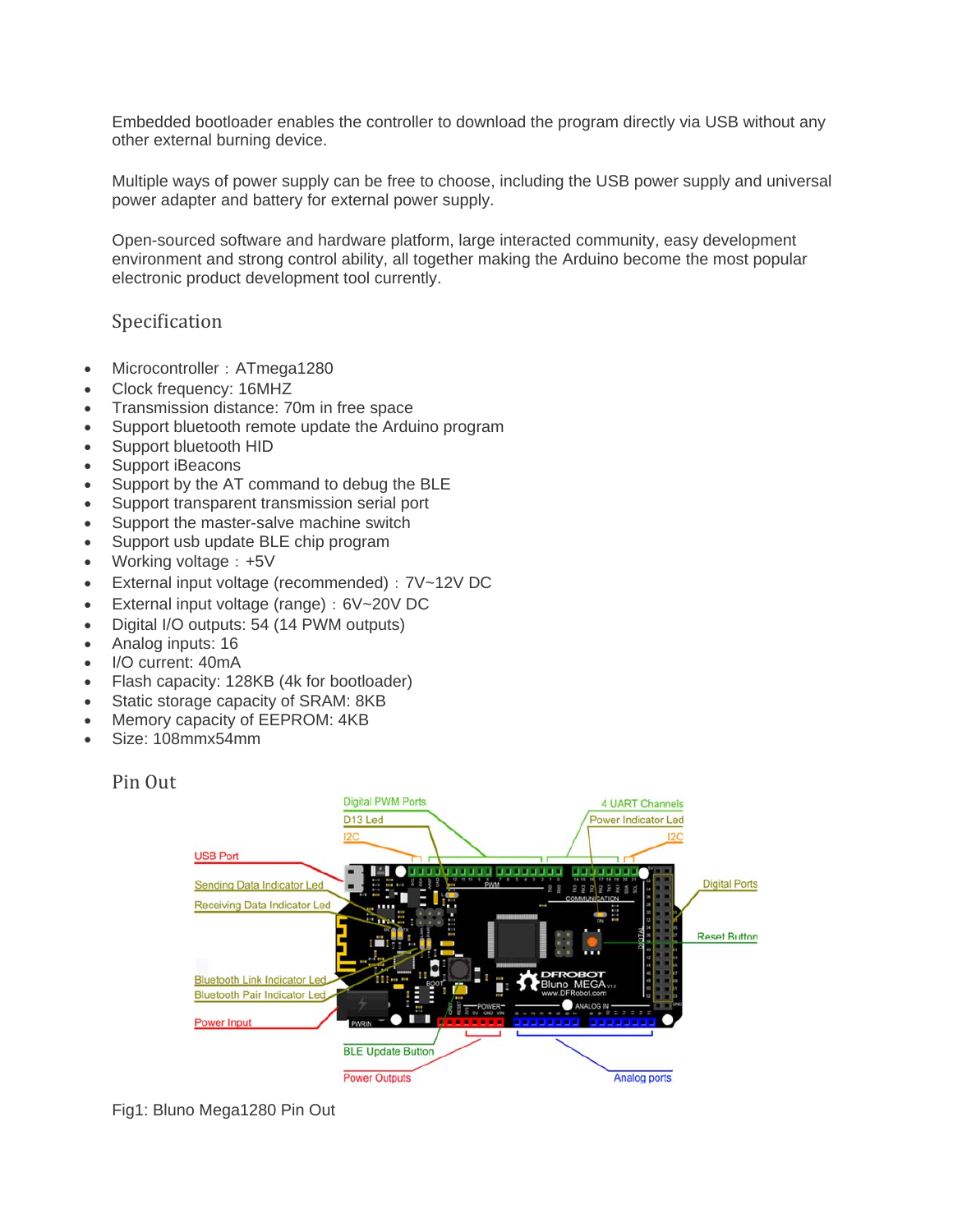The figure above shows Bluno Mega1280 controller with all the ports, which includes:

- Power: USB power supply or external DC2.1 power supply; automatically disconnect USB power supply when using an external power supply; external power supply transformed as stable 5V through an on-board DC-DC power conversion; current output capacity up to 2A, and USB power supply 5V when the maximum output current is 500mA.
- DC2.1 power input interface, voltage range: 5-23V
- USB interface, power supply and communication
- 2 I2Cs
- 4 UARTs (hardware serial ports)
- 54 digital input/output pins (of which 14 can be used as PWM outputs)
- 16 analog inputs
- 5V and 3.3V output
- A reset button
- A BLE chip firmware update button

## Supported Android Devices

Android 4.3 and above systems equipped with Bluetooth 4.0:

- Nexus 4+
- MI 2s
- Samsung Galaxy s4
- Samsung Galaxy note 3

Recommanded Android version:

BLE Android 4.3 ROMs (Cyanogenmod Stable version)

Supported Apple Devices

iOS 7.0+ Devices:

- iPhone 4S+
- iPad 3+
- iPad Mini
- **iPod 5th Gen**

## Special Driver

Bluno Mega1280 requires a special driver. Please download the Special Driver, and install it in the Device Manager.

If you find it doesn't display Mega1280 in the Device manager, please uninstall the driver and reinstall the correct one again.